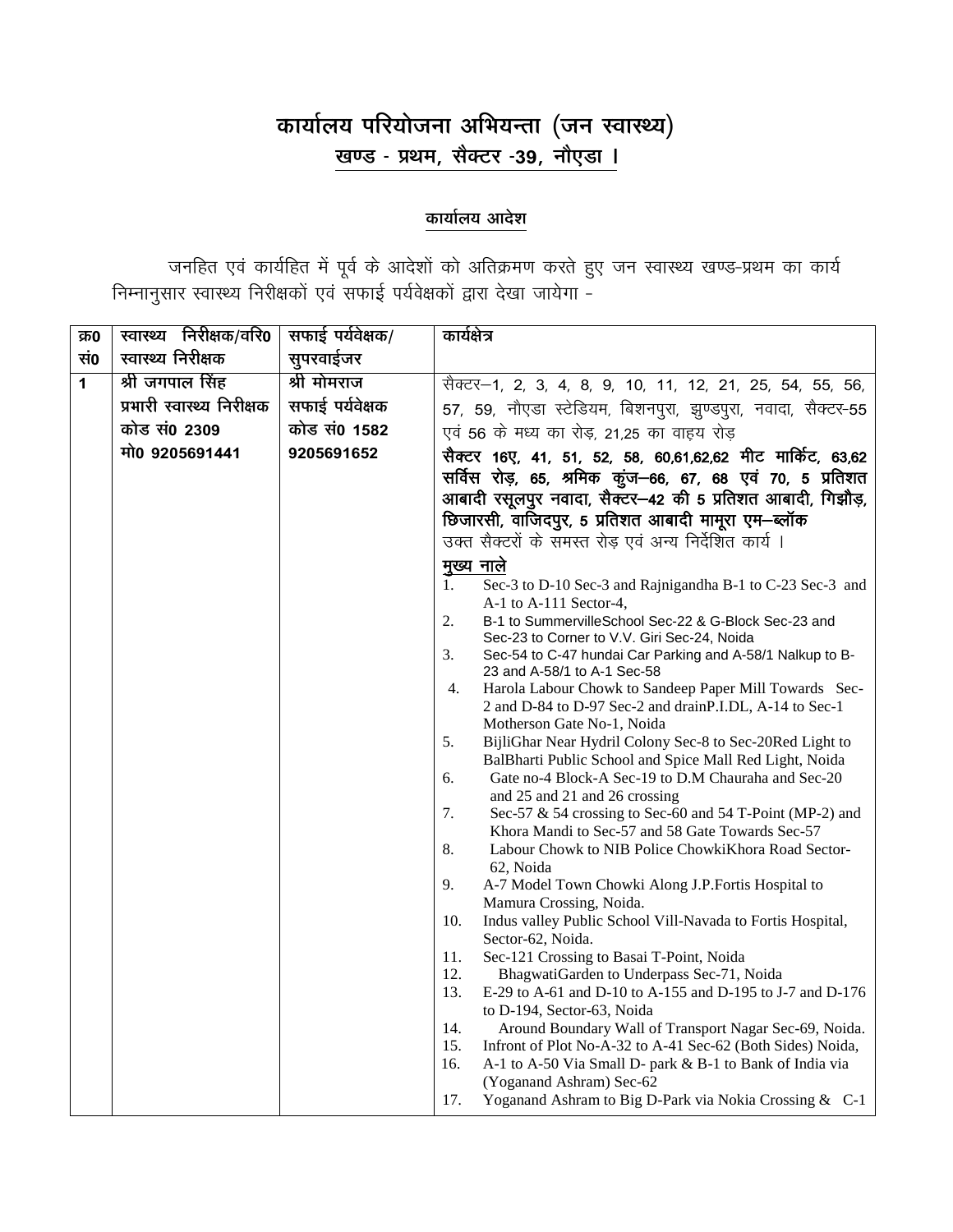|                            |                 |            |                | to J.S.S. Sector-62, Noida                                                                                                |
|----------------------------|-----------------|------------|----------------|---------------------------------------------------------------------------------------------------------------------------|
| श्री जगपाल सिंह            | श्री मोमराज     | 18.        |                | C-1 to D-1 Sector-12 & P-1 to Vegetable/ Meat Market Irrigation                                                           |
| प्रभारी स्वास्थ्य निरीक्षक | सफाई पर्यवेक्षक |            |                | drain Y-Block Sec-12 & Shimla park Corner to ESI Dispensary<br>Sec-12, Noida                                              |
| कोड सं0 2309               | कोड सं0 1582    | 19.        |                | A-1 to Z-1 Sector-12, Noida                                                                                               |
| मो0 9205691441             | 9205691652      | 20.<br>21. |                | Village-Behlolpur                                                                                                         |
|                            |                 |            |                | ChhijarsiSabjimandi to ParthalaGolChakkarChowk (Both Side)<br>Parthala Gol Ckakkar to Police Chowki Vill-Behlolpur, Noida |
|                            |                 | 22.        |                | Dharampal Satpal Road Sec-68 and drain apposite<br>DharampalSatpal Road Sec-67, Noida.                                    |
|                            |                 | 23.        |                | Village-Chotpur, Noida                                                                                                    |
|                            |                 | 24.        |                | Water Tank Sec-67 to Sec-67,68,70 T-Point Behind Haldiram Sec-<br>67, Noida                                               |
|                            |                 | 25.        |                | Sec-11 to 34 Main Irrigation Drain, Noida                                                                                 |
|                            |                 | 26.        |                | Gijhore Crossing to Hosiyarpur Crossing & Gate No-3 to<br>Gijhore Crossing Sec-53, Noida                                  |
|                            |                 | 27.        |                | Sec-59 & 60 Divinding road HCL Sec-60 (Sec-60,61 & 54 T-<br>Point) & Hanuman Chowk to A-1 Sector-59                       |
|                            |                 | 28.        |                | Drain No-3 to Corner of A-7 Sector-10, Noida                                                                              |
|                            |                 | 29.        |                | Jhundpura Primary School to Irrigation Drain "S" Block Sec-<br>11                                                         |
|                            |                 |            |                | मैकेनिकल स्वीपिंग मार्ग                                                                                                   |
|                            |                 |            |                | 1. एम0पी0-1 रजनीगंधा से 12/56 टी-प्वाईन्ट                                                                                 |
|                            |                 |            | 2 <sub>1</sub> | एम0पी0-2 सैक्टर-18 अन्डरपास से आर0टी0ओ0                                                                                   |
|                            |                 |            |                | ऑफिस अन्डरपास                                                                                                             |
|                            |                 |            | 3 <sub>1</sub> | अण्डरपास एन.एच.-24 के पास एवं सैक्टर-71,66,                                                                               |
|                            |                 |            |                | 60 व 61 के पास                                                                                                            |
|                            |                 |            |                | 4.   सैक्टर-11, 12 एवं 56 के मध्य की सड़क                                                                                 |
|                            |                 |            | 5.             | पुलिस चौकी सैक्टर-56 से ममूरा क्रासिंग                                                                                    |
|                            |                 |            | 6.             | बसई क्रासिंग से सैक्टर-65, 67, 68, 69 क्रासिंग                                                                            |
|                            |                 |            |                | तक                                                                                                                        |
|                            |                 |            |                | 7.   सैक्टर-68  से ममूरा क्रासिंग तक सैक्टर- 64, 65, 66                                                                   |
|                            |                 |            |                | एवं 67 के मध्य की सड़क                                                                                                    |
|                            |                 |            |                | 8. बहलोलपुर गौलचक्कर से सैक्टर-67, 68, 69 एवं 65                                                                          |
|                            |                 |            |                | क्रासिंग तक                                                                                                               |
|                            |                 |            |                | 9.   सैक्टर-65 एवं 69 के मध्य की सड़क                                                                                     |
|                            |                 |            |                | 10. सैक्टर-71, 72 क्रासिंग से सैक्टर-67, 65 एवं 64                                                                        |
|                            |                 |            |                | क्रासिंग                                                                                                                  |
|                            |                 |            |                | 11. सैक्टर-63 एवं 69 के मध्य की सड़क                                                                                      |
|                            |                 |            |                | 12. सैक्टर -22, 55, 57 एवं 54 क्रासिंग से एम.पी.-2                                                                        |
|                            |                 |            |                | टी-प्वाइन्ट तक                                                                                                            |
|                            |                 |            |                | 13. सैक्टर-62 ए-42 से खोड़ा रोड़ मामूरा टी-पोईन्ट तक                                                                      |
|                            |                 |            |                | 14. डी-ब्लॉक सैक्टर-62 से एन0एच0-24 तक                                                                                    |
|                            |                 |            |                | 15. डी-ब्लॉक पार्क सैक्टर-62 से बी-1                                                                                      |
|                            |                 |            |                | 16. सैक्टर–71 रेड लाईट से डी.एस.सी. रोड                                                                                   |
|                            |                 |            |                | 17. एन.टी.पी.सी. से डी.एस.सी. रोड ग्री वैली चौक तक                                                                        |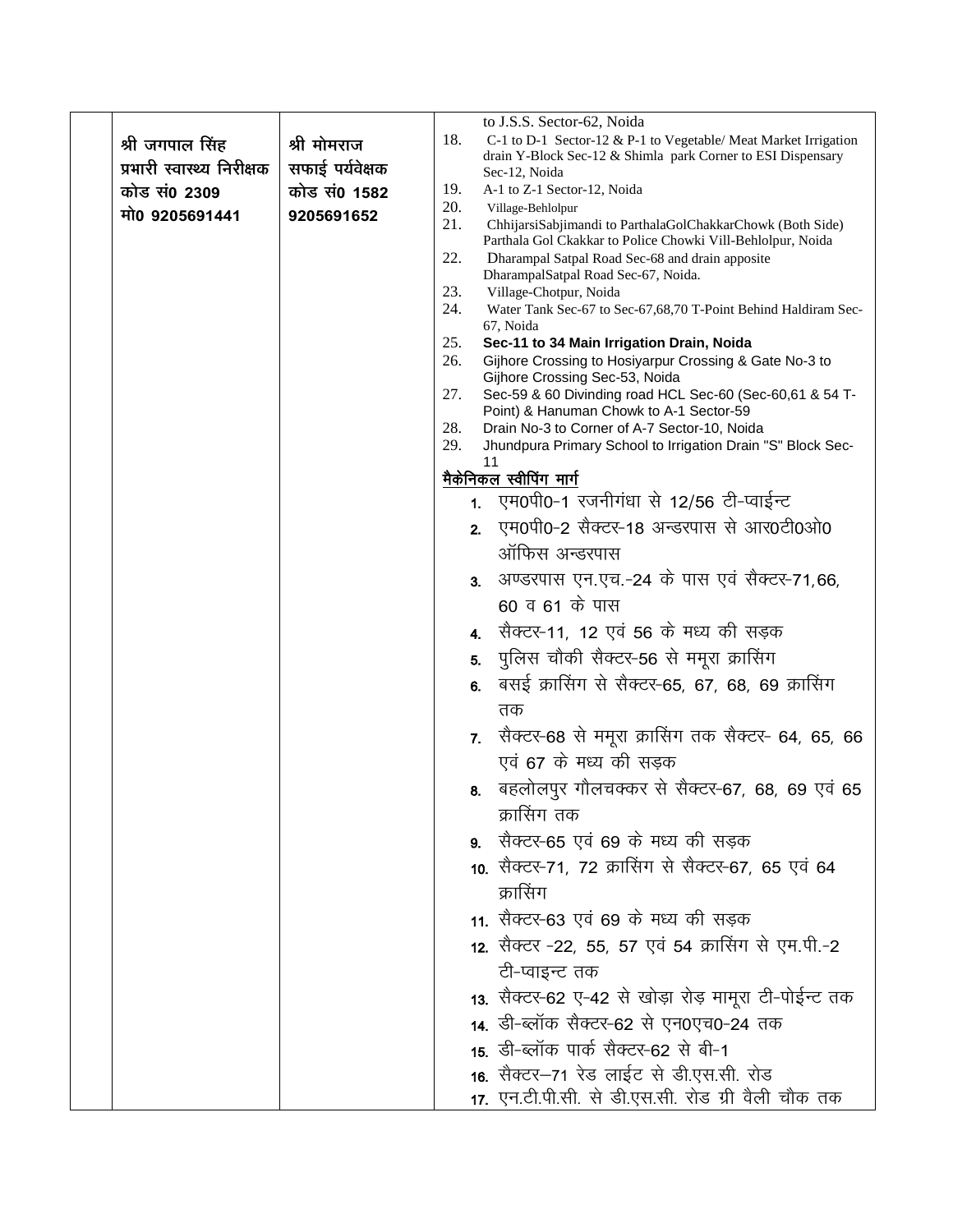|              |                            |                   | 18. एलिवेटेड रोड से एम.पी.-2                                                                                                                                                      |
|--------------|----------------------------|-------------------|-----------------------------------------------------------------------------------------------------------------------------------------------------------------------------------|
|              |                            |                   | 19. एम.पी.-2 गिझौड़ रेड लाईट से सैक्टर-68 टी.                                                                                                                                     |
|              |                            |                   | —पोईन्ट                                                                                                                                                                           |
|              |                            |                   | 20. सैक्टर-12,22 से एन.टी.पी.सी. एम.पी.- ।।                                                                                                                                       |
|              |                            |                   | 21. सैक्टर–71 से एन.एच.–24                                                                                                                                                        |
|              |                            |                   | 22. खोडा मीट मार्किट से एम.पी.– ।।। रोड                                                                                                                                           |
|              |                            |                   | 23. एफ.एन.जी. रोड                                                                                                                                                                 |
|              |                            |                   | 24. फोर्टिस अस्पताल से लेकर) खोड़ा रोड़ सैक्टर–62                                                                                                                                 |
| $\mathbf{2}$ | श्री गोपाल कृष्ण शर्मा     | श्री कुशलपाल सिंह | सैक्टर—5, 6, 7, 14, 14ए, 15, 15ए, 16, 17, 19, 20, 27                                                                                                                              |
|              | प्रभारी स्वास्थ्य निरीक्षक | (वर्क सुपरवाईजर)  | नयाबांस, हरौला रोड़, उद्योग मार्ग,                                                                                                                                                |
|              | कोड सं0 2441               | कोड सं0 1923      | सैक्टर—35,44,45,49,99,100, काशीराम आवासीय<br>योजना,                                                                                                                               |
|              | मो0 9205691329             | मो0 9205691007    | सदरपुर, सदरपुर कालोनी, सदरपुर की 5% आबादी, निठारी,                                                                                                                                |
|              |                            |                   | हरौला, 6,7,8 टकसाल रोड़, छलेरा                                                                                                                                                    |
|              |                            |                   | एन्ट्री पोईन्ट से लेकर महामाया फ्लाई ओवर तक का मुख्य मार्ग,                                                                                                                       |
|              |                            |                   | अशोक नगर से लेकर अट्टा पीर तक मुख्य मार्ग एवं उक्त सैक्टरों                                                                                                                       |
|              |                            |                   | के समस्त रोड़ एवं अन्य निर्देशित कार्य ।                                                                                                                                          |
|              |                            |                   | मुख्य नाले                                                                                                                                                                        |
|              |                            |                   | 1. Tulsi Market to Sec-5 B-55 to B-121 Sandeep Paper Mill Big Drain                                                                                                               |
|              |                            |                   | 2. A-8 Sec-7 to C-8 & A-8 to A-3 Sec-7 Noida                                                                                                                                      |
|              |                            |                   | 3. Hanuman Mandir Near Taksal to C-1 Sandeep Paper Mill                                                                                                                           |
|              |                            |                   | to Sec-4 MP-1 Road to B-1 Sec-19                                                                                                                                                  |
|              |                            |                   | 4. Vill-Nithari T-Point DSC Road via Sec-36,39,40 DSC Road<br>Connecting Drain No-2, Noida                                                                                        |
|              |                            |                   | 5. Sec-41 Gate No-8 to Green valley Chowk Sec-49 Police<br>Station to Near plus gatway tower Sec-44 & the restaurtent<br>to ShaniMandir connecting drain of ChhaleraChowk, Noida. |
|              |                            |                   | 6. MahamayaBalika Inter College Sec-44 to Hazipur<br>Underpass, Noida                                                                                                             |
|              |                            |                   | 7. Sec-6 Sandeep Paper Mill A-20 to F-28, F-1 Noida<br>Authority Office Sec-6 & A-20 to Bijlighar Sec-6 (Both<br>Sides)                                                           |
|              |                            |                   | 8. ESI Colony Sec-56 to Sec-56 Gate No-1                                                                                                                                          |
|              |                            |                   | 9. Sec-55 Power House to gate No-5 Sec-55, Noida (Part-15)                                                                                                                        |
|              |                            |                   | 10. Sec-41 Gate No-1 to Sanatan harammandir                                                                                                                                       |
|              |                            |                   | 11. Sec-8, Jhundpura to Sec-21,24,25 Irrigation Drain<br><b>Noida</b>                                                                                                             |
|              |                            |                   | 12. Police Chowki Sec-56 to Mamura Crossing, Noida                                                                                                                                |
|              |                            |                   | 13. H-Block Sewage House to Irrigation Drain T-Block Sec-11,<br>Noida                                                                                                             |
|              |                            |                   | 14. Sec-8,10,11 and 12 Crossing to (D-1) bans Balli Market,<br>Sec-8, Noida                                                                                                       |
|              |                            |                   | 15. Jhundpura Red Light to E-25/8 (Kamal Hotel) Sector-8<br>मैकेनिकल स्वीपिंग मार्ग                                                                                               |
|              |                            |                   | 1. एम0पी0-3 कालिन्दीकुंज से हिन्डन नदी                                                                                                                                            |
|              |                            |                   | 2. डी0एस0सी0 रोड अशोक नगर से<br>सैक्टर-37                                                                                                                                         |
|              |                            |                   | अन्डरपास                                                                                                                                                                          |
|              |                            |                   | 3. एक्सप्रेस वे सैक्टर-14ए से 16ए फ्लाईओवर                                                                                                                                        |
|              |                            |                   |                                                                                                                                                                                   |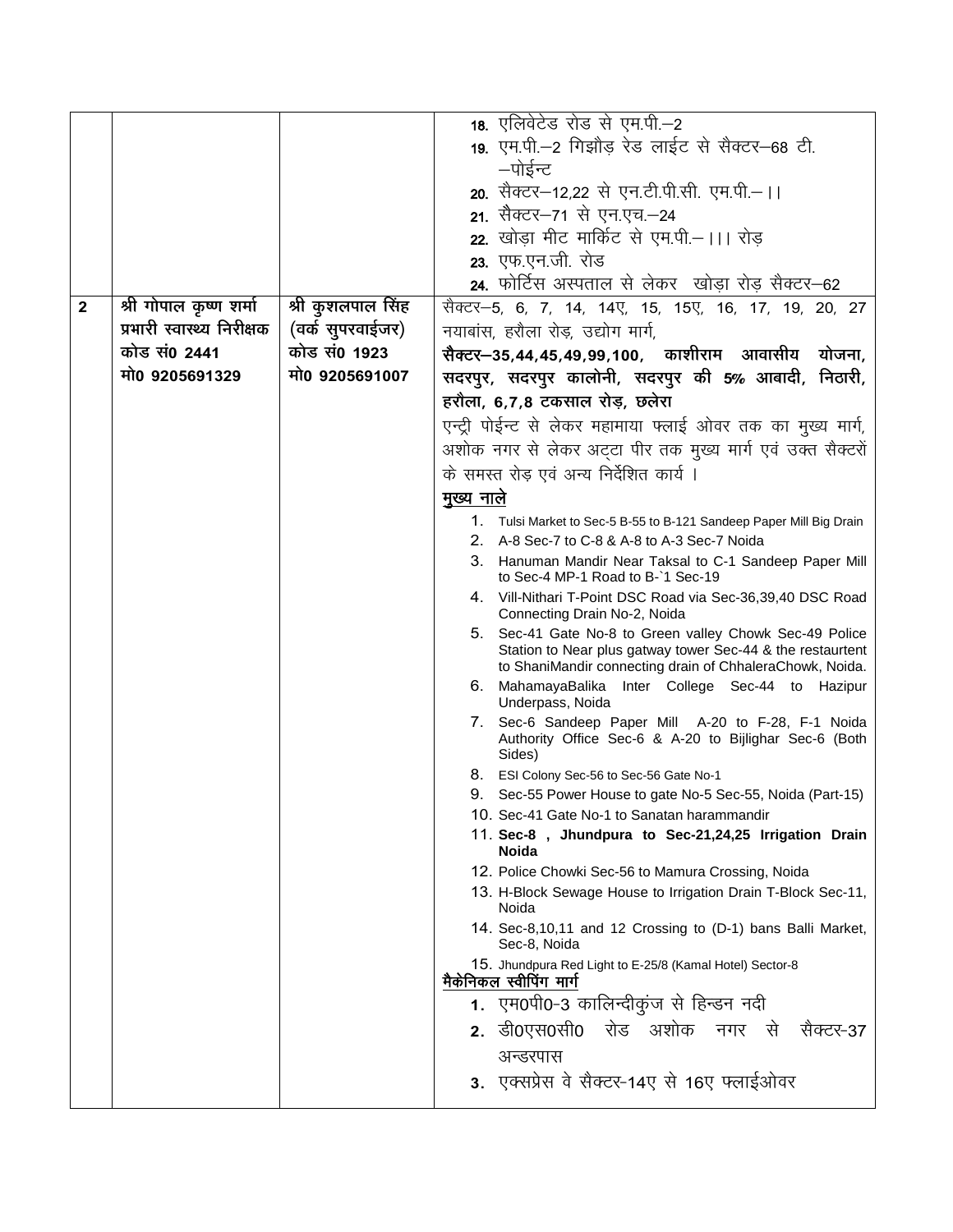|   |                            |                   | 4. सैक्टर-16ए फ्लाईओवर से महामाया फ्लाईओवर                                                                             |
|---|----------------------------|-------------------|------------------------------------------------------------------------------------------------------------------------|
|   |                            |                   | 5. उद्योग मार्ग शाहदरा ड्रेन से झुण्डपुरा                                                                              |
|   |                            |                   | 6. शहदरा ड्रेन से डी.एन.डी                                                                                             |
|   |                            |                   | 7. कालिन्दी कुंज से हिन्डन शेष भाग                                                                                     |
|   |                            |                   | 8. 45.00 मी0 रोड महामाया फ्लाई ओवर से हाजिपुर                                                                          |
|   |                            |                   |                                                                                                                        |
|   |                            |                   | अन्डरपास तक                                                                                                            |
|   |                            |                   | 9. महामाया फ्लाईओवर का यू-टर्न से एक्सप्रेस वे तक                                                                      |
|   |                            |                   | 10. जलवायु विहार के सामने डीएससी रोड टी-प्वाइन्ट एवं                                                                   |
|   |                            |                   | सैक्टर-47, 48, 46, 47 रैड लाईट के मध्य                                                                                 |
|   |                            |                   | 11. अण्डरपास सिटी सेन्टर के समीप                                                                                       |
|   |                            |                   | 12. डी0एस0सी0 रोड से हाजीपुर अन्डरपास                                                                                  |
|   | श्री गोपाल कृष्ण शर्मा     | श्री कुशलपाल सिंह | 13. सैक्टर–49 से वोडा महादेव मन्दिर                                                                                    |
|   | प्रभारी स्वास्थ्य निरीक्षक | (वर्क सुपरवाईजर)  | 14. सैक्टर-44 एवं 96 आम्रपाली से हाजिपुर टी-पोईन्ट                                                                     |
|   | कोड सं0 2441               | कोड सं0 1923      | 15. महामाया फलाईओवर से हाजिपुर अन्डरपास                                                                                |
|   | मो0 9205691329             | मो0 9205691007    | 16. एम.पी.-2 निठारी से डी.एस.सी. रोड                                                                                   |
|   |                            |                   | 17. दिल्ली बार्डर (झुण्डपुरा से एम.पी.–।।।)                                                                            |
| 3 | श्री संजीव कुमार सिंह      | श्री कुशलपाल सिंह | सैक्टर - 22, 23, 24, 28, 29, 30, 31, चौड़ा रघुनाथपुर, चौड़ा                                                            |
|   | प्रभारी स्वास्थ्य निरीक्षक | (वर्क सुपरवाईजर)  | सादतपुर, मामूरा                                                                                                        |
|   | कोड सं0 3231               | कोड सं0 1923      | सैक्टर–64,71, 71 सी–ब्लॉक, 121, ग्राम बहलोलपुर, चेाटपुर, गढ़ी                                                          |
|   | मो0 9205691163             | मो0 9205691007    | चौखण्ड़ी, बसई बहरूद्दीननगर,<br>विभिन्न मार्किटों की रात्रिकालीन सफाई का कार्य पैकेज–।।                                 |
|   |                            |                   | उक्त सैक्टरों के समस्त रोड़ एवं अन्य निर्देशित कार्य ।                                                                 |
|   |                            |                   |                                                                                                                        |
|   |                            |                   | <u>मुख्य नाले</u>                                                                                                      |
|   |                            |                   | 1. Sec-67,68 & 70 T-Point to Underpass Chauraha Police<br>Chowki Sec-61                                                |
|   |                            |                   | 2. Mamura (Bijli Office) to Sec-61 Underpass and GangaJal<br>Plant Sec-65 to Mamura (BijliGhar) Road, Noida.           |
|   |                            |                   | 3. BijliGharmamura to Water Tank Sec-67                                                                                |
|   |                            |                   | 4. Haldiram Sec-68 to B-4 Sec-68, B-4 Sec-68 tgo Auto Stand<br>Sec-68 Public Toilet Vill-GadhiChaukhandi to A-7 Sec-68 |
|   |                            |                   | &Haldiram Sec-68 to Public Toilet Vill-GadhiChaukhandi                                                                 |
|   |                            |                   | 5. G-9 to G-153 and G-10 to B-1 Sec-63, Noida.<br>6.<br>G-314 to B-4 & B-9 to B-11 Sector-63, Noida                    |
|   |                            |                   | 7.<br>ChhijarsiBaratghar to Irrigation Drain Sec-34 (Via Mamura                                                        |
|   |                            |                   | and Sec-71), Noida                                                                                                     |
|   |                            |                   | 8. Village-Barola<br>(SamshanGhat)<br>Irrigation<br>Drain<br>to<br>vedPrakash House in Village- Barola                 |
|   |                            |                   | 9. ChuahanDhabha to Kesar garden in Village- Barola and<br>KesarGarden to Hanuman Murti In Village- Barola, Noida      |
| 4 | श्री अरूण झा               | श्री कुशलपाल सिंह | सैक्टर -18, 26, 32,32ए, 33, 34, 36, 37, 38, 38ए,39, 40,                                                                |
|   | प्रभारी स्वास्थ्य निरीक्षक | (वर्क सुपरवाईजर)  | 43 बाहरी रोड 53, मोरना, अगाहपुर, बरौला, हरिजन बस्ती, अट्टा                                                             |
|   | कोड सं0 2442               | कोड सं0 1923      | एवं उक्त सैक्टरों के समस्त रोड़ एवं अन्य निर्देशित कार्य ।                                                             |
|   | मो0 9205691471             | मो0 9205691007    | 46,47,48,50, अट्टा पीर से वेब मॉल तक एवं डी.एल.एफ. मॉल व                                                               |
|   |                            |                   | फिल्म सिटी के बीच का रोड़, होशियारपुर, बरौला पार्ट—।।, हिन्डन                                                          |
|   |                            |                   | विहार, यामहा विहार, काली विहार, शताब्दी विहार,                                                                         |